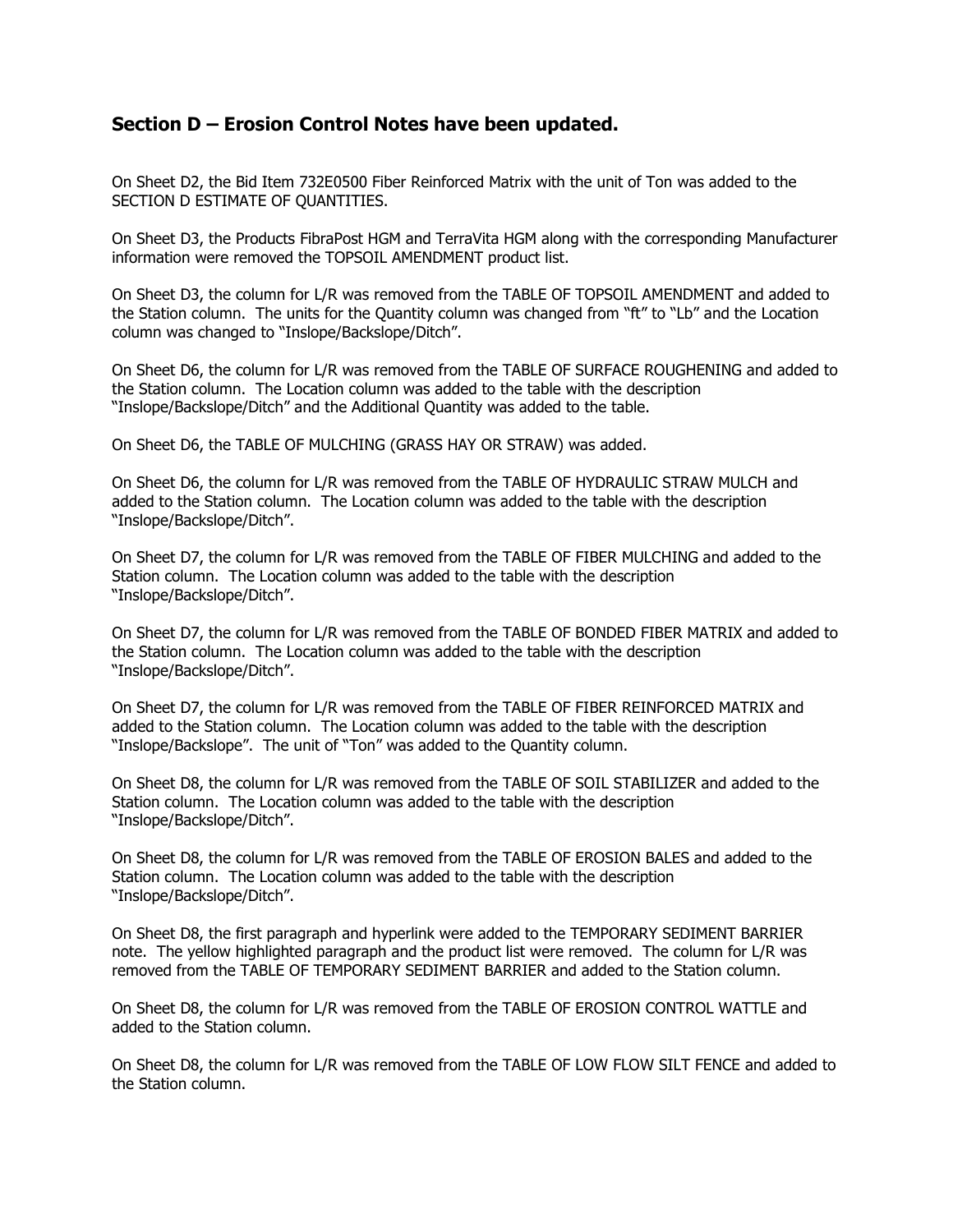On Sheet D9, the column for L/R was removed from the TABLE OF HIGH FLOW SILT FENCE and added to the Station column.

On Sheet D9, the column for L/R was removed from the TABLE OF FLOATING SILT CURTAIN and added to the Station column. The Location column was added to the table.

On Sheet D10, the column for L/R was removed from the TABLE OF TRIANGULAR SILT BARRIER and added to the Station column.

On Sheet D10, the column for L/R was removed from the TABLE OF EROSION CONTROL BLANKET and added to the Station column.

On Sheet D10, the column for L/R was removed from the TABLE OF TURF REINFORCEMENT MAT and added to the Station column.

On Sheet D11, the column for L/R was removed from the TABLE OF TRANSITION MAT and added to the Station column.

On Sheet D11, the column for L/R was removed from the TABLE OF CHANNEL LINER and added to the Station column.

On Sheet D11, the Product and Manufacturer information were updated for the ARTICULATED CONCRETE MATTRESS note. The column for L/R was removed from the TABLE OF ARTICULATED CONCRETE MATTRESS and added to the Station column.

On Sheet D11, the column for L/R was removed from the TABLE OF TEMPORARY SLOPE DRAIN and added to the Station column. The Location column was added to the table.

On Sheet D11, the column for L/R was removed from the TABLE OF CUT INTERCEPTOR DITCH and added to the Station column. The Location column was added to the table.

On Sheet D11, the rock size was changed from **6"**-8" to **4"**-8" in the second paragraph of the ROCK CHECK DAM note.

On Sheet D12, the Rock Log product from the manufacturer SRW Products was added to the approved product list for INTERIM SEDIMENT CONTROL AT INLETS, MANHOLES, AND JUNCTION BOXES AFTER SURFACING REMOVAL AND BEFORE THE PLACEMENT OF SURFACING. The column for L/R was removed from the TABLE OF INTERIM SEDIMENT CONTROL AT INLETS, MANHOLES, AND JUNCTION BOXES AFTER SURFACING REMOVAL AND BEFORE THE PLACEMENT OF SURFACING and added to the Station column.

On Sheet D13, the contact information for the product Basin Bag was changed and updated from "Pro Drain Systems, Inc." to "CSI Geoturf" in the Manufacturer section of the SEDIMENT CONTROL AT INLETS WITH FRAMES AND GRATES Note.

On Sheet D13, the column for L/R was removed from the TABLE OF SEDIMENT CONTROL AT INLETS WITH FRAMES AND GRATES and added to the Station column.

On Sheet D13, the 12" Compost Filter Sock product from the manufacturer Dioten Engineering Inc was removed from the list of SEDIMENT CONTROL AT TYPE S REINFORCED CONCRETE DROP INLETS note. The product TSL E-Sock from Three Sons Landscaping was added to the list. The column for L/R was removed from the TABLE OF SEDIMENT CONTROL AT TYPE S REINFORCED CONCRETE DROP INLETS and added to the Station column.